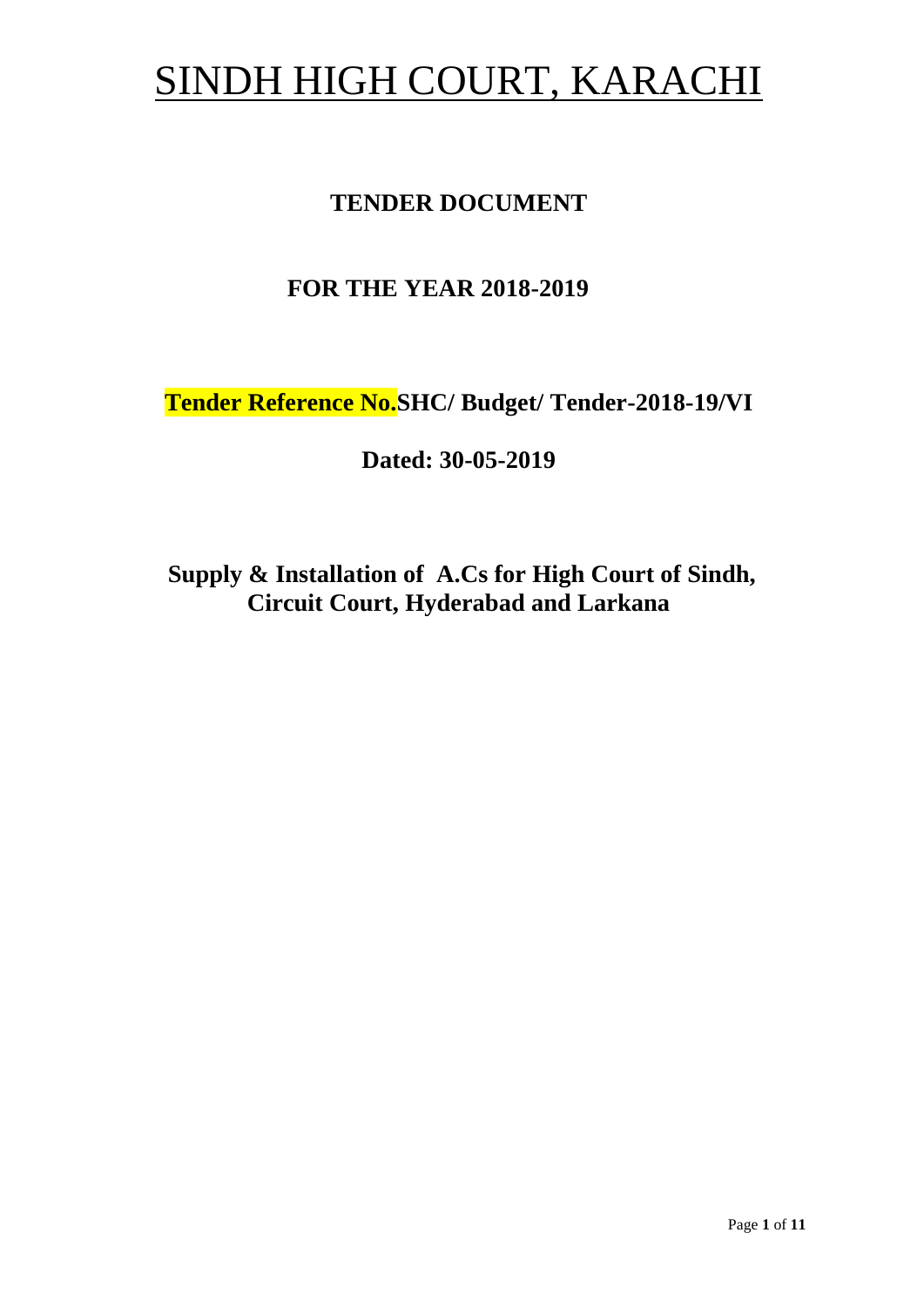# **Contents**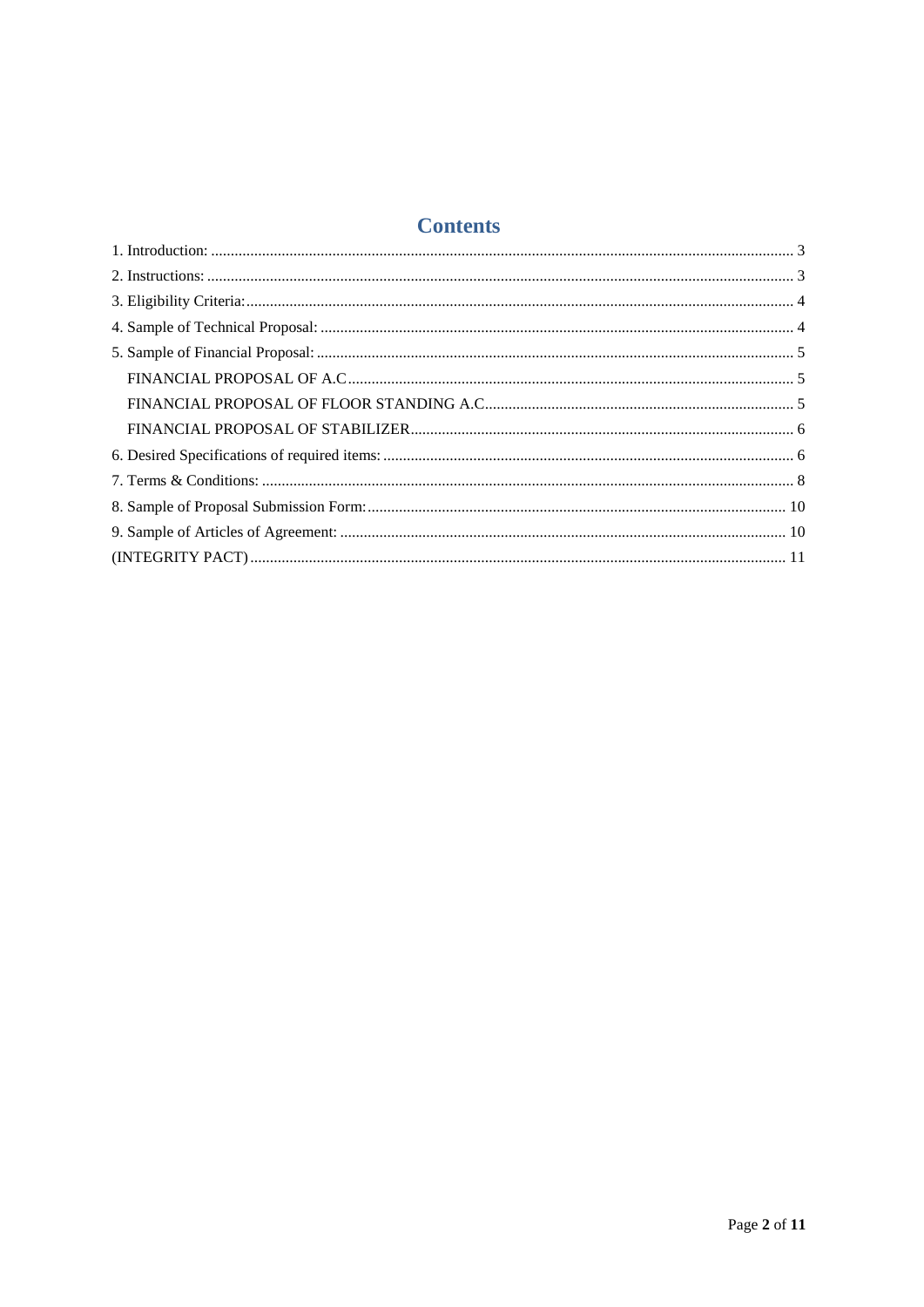## <span id="page-2-1"></span><span id="page-2-0"></span>**1. Introduction:**

#### Dear Tenderer:

The **SINDH HIGH COURT (SHC)** is the highest judicial institution of the province of [Sindh.](https://en.wikipedia.org/wiki/Sindh) We are interested to *purchase six (06) 1.5 Ton Split A.Cs for Circuit Court, Hyderabad and five (05) Floor Standing 2.0 Ton A.Cs with 15000 watts stabilizers for Circuit Court, Larkana & Judges Lodge, Larkana*, as per specifications mentioned in tender document, from your esteemed firm / agency.

#### **2. Instructions:**

- (a) The Sindh High Court, Karachi (SHC) expects that aspirant service provider should furnish copies of all the required documents to ensure a transparent and genuine presentation.
- (b) Kindly do not leave any column/item blank. If you need more space please attach a paper & clearly mention item/column name or number etc. that referred the column/item of the Tender Form.
- (c) Tender document which includes full details of items and other terms & conditions may be downloaded free of cost from [www.sindhhighcourt.gov.pk](http://www.sindhhighcourt.gov.pk/) and [www.spprasindh.gov.pk.](http://www.spprasindh.gov.pk/)
- (d) The last date to submit the Tender Document, separate technical & financial proposals along with relevant documents in sealed envelopes is **14TH June, 2019** in the Office of the Director General (Finance & Accounts), Sindh High Court, Karachi, as reflected in NIT.
- (e) **The technical proposals will be opened on the same day** in the presence of representatives who may care to attend as reflected in NIT.
- (f) Date and time of opening of **financial proposals** will be uploaded on the official websites of Sindh High Court.
- (g) **Bid Security of 2% of total amount** will be deposited along with Tender Document in shape of PAY ORDER / DEMAND DRAFT/ BANK GUARANTEE in the name of Registrar, Sindh High Court, Karachi.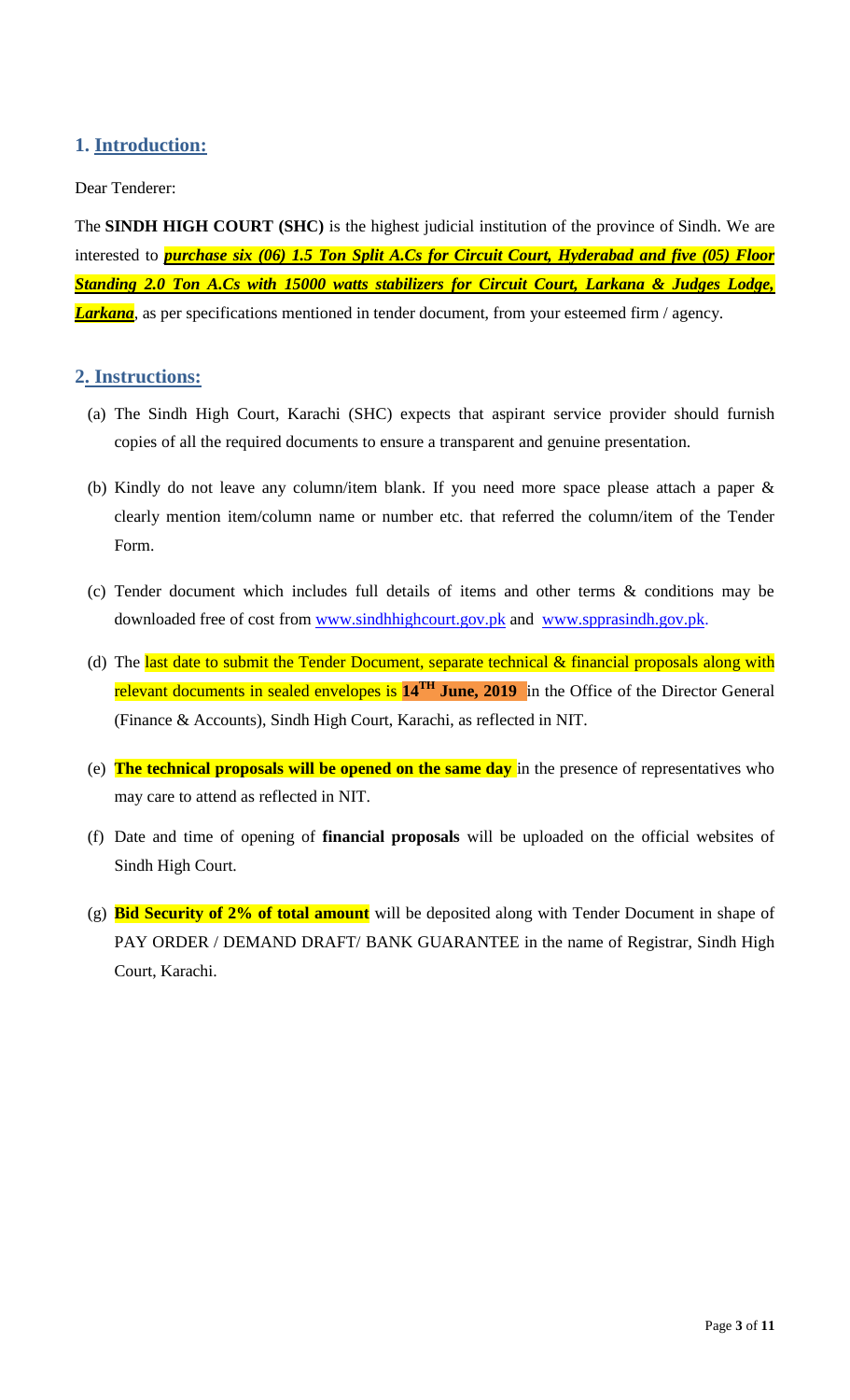# <span id="page-3-0"></span>**3. Eligibility Criteria:**

Following documents must be furnished in separate envelop before the opening of Technical Proposal.

| S.No.          | <b>Eligibility Criteria</b>                                            | Requirement |
|----------------|------------------------------------------------------------------------|-------------|
| $\mathbf{1}$   | Profile of company/firm along with copies of relevant documents        | Mandatory   |
| $\overline{2}$ | Copies of relevant Tax Registration Certificates.                      | Mandatory   |
| 3              | Copies of at least ONE (01) Purchase Orders of similar nature          | Mandatory   |
|                | during the last three years.                                           |             |
| $\overline{4}$ | Undertaking on judicial stamp paper that firm has never been           | Mandatory   |
|                | blacklisted by any government semi government, autonomous and          |             |
|                | stated owned organization.                                             |             |
| 5              | Total Financial turnover of at least 0.5 million during the last three | Mandatory   |
|                | years. (financial statement or bank statement or both are required)    |             |

It is undertaken that all the above mentioned documents have been provided in the sequence as mentioned above. It is fully understood that in case of non-compliance of eligibility criteria, our technical proposal will not be evaluated and no liability would be incur against High Court of Sindh for rejection of tender.

<span id="page-3-1"></span>

| <b>Name</b>        |  |
|--------------------|--|
|                    |  |
| <b>Designation</b> |  |
|                    |  |
| <b>Signature</b>   |  |
|                    |  |
| <b>Stamp</b>       |  |
|                    |  |
|                    |  |

## **4. Sample of Technical Proposal:**

- 1. Technical Proposal must include complete technical specifications.
- 2. Requirements of High Court must be highlighted in yellow or circled with pen on the brochure else technical proposal may not be considered.
- **3. Separate Technical Proposal shall be submitted for 1.5 Ton Split A.Cs, 2.0 Ton Floor Standing A.Cs and 15000 watts Stabilizer.**
- 4. Technical Proposals shall be sealed in separate envelope.
- 5. This is only format of Technical Proposal. Kindly do not write anything in the box below.

*To be printed on the letter head of firm/supplier.*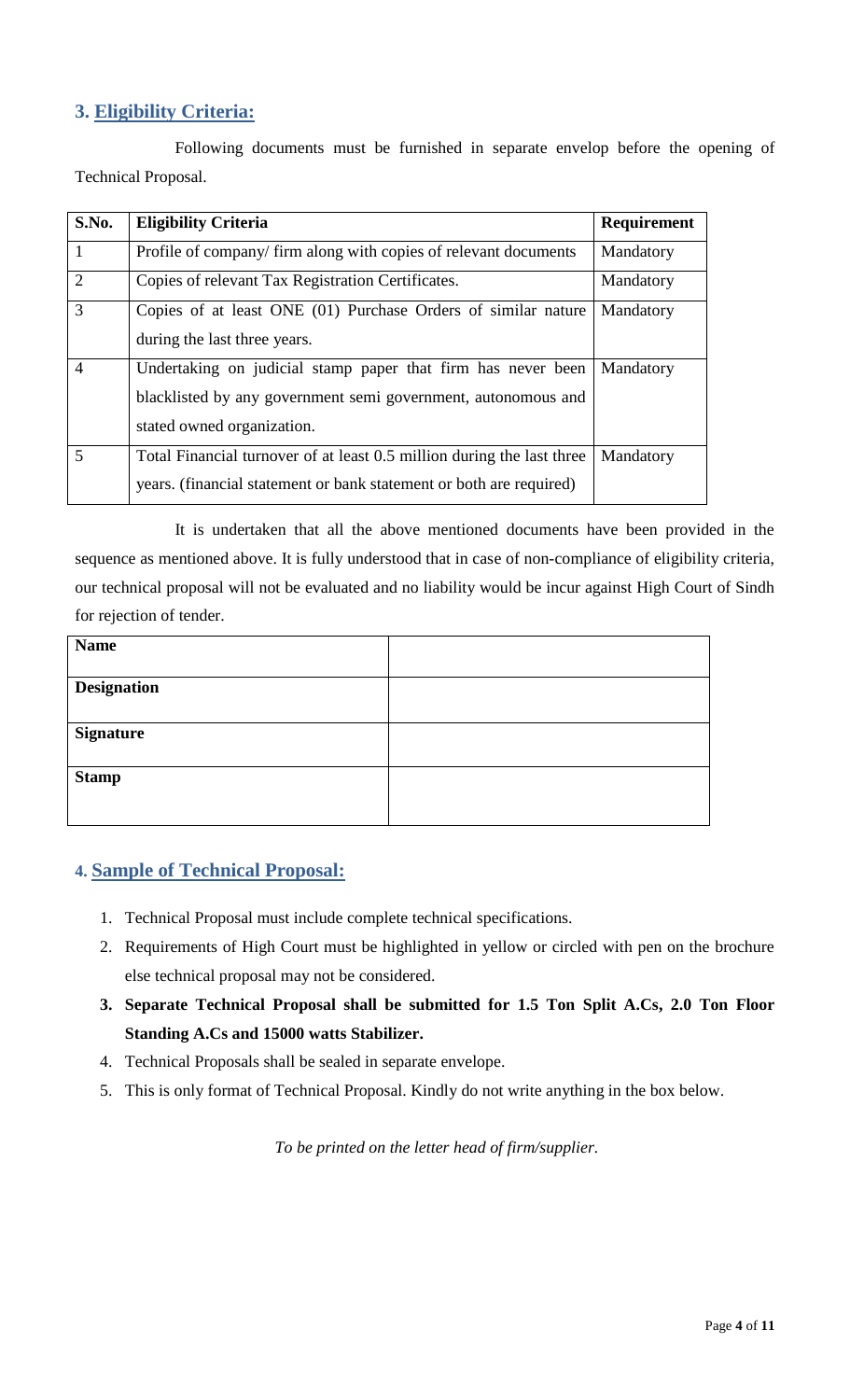## <span id="page-4-0"></span>**5. Sample of Financial Proposal:**

- 1. Financial proposal should be sealed in separate envelope.
- **2. Separate Financial Proposals shall be submitted for 1.5 Ton Split A.Cs, 2.0 Ton Floor Standing A.Cs and Stabilizer.**
- <span id="page-4-1"></span>3. Rates should be inclusive of all types of taxes.
- 4. Rates should be mentioned in both figures & words.
- 5. All transportation, installation cost must be mentioned separately in financial proposal and total cost must be inclusive of all cost.
- 6. Financial Proposal must be submitted on letter head of company/supplier.
- 7. This is only format of Financial Proposal. Kindly do not write anything in the box below.

#### *To be printed on the letter head of firm/supplier.*

| <b>FINANCIAL PROPOSAL OF A.C</b> |  |  |
|----------------------------------|--|--|
|----------------------------------|--|--|

<span id="page-4-2"></span>

| <b>Description</b>                  | <b>Unit Price (Rs)</b> | <b>Quantity (No)</b> | Amount (Rs.) |
|-------------------------------------|------------------------|----------------------|--------------|
| <b>Unit Cost of A.C without GST</b> |                        |                      |              |
| Installation                        |                        |                      |              |
| Transportation                      |                        |                      |              |
| Other Cost (if any)                 |                        |                      |              |
| <b>All Government Taxes</b>         |                        |                      |              |
| Total Cost in figure and words      |                        |                      |              |
| with all taxes                      |                        |                      |              |

#### **FINANCIAL PROPOSAL OF FLOOR STANDING A.C**

| <b>Description</b>                     | <b>Unit Price (Rs)</b> | <b>Quantity (No)</b> | Amount (Rs.) |
|----------------------------------------|------------------------|----------------------|--------------|
| <b>Unit Cost of Floor Standing A.C</b> |                        |                      |              |
| without GST                            |                        |                      |              |
| Installation                           |                        |                      |              |
| Transportation                         |                        |                      |              |
| Other Cost (if any)                    |                        |                      |              |
| <b>All Government Taxes</b>            |                        |                      |              |
| Total Cost in figure and words         |                        |                      |              |
| with all taxes                         |                        |                      |              |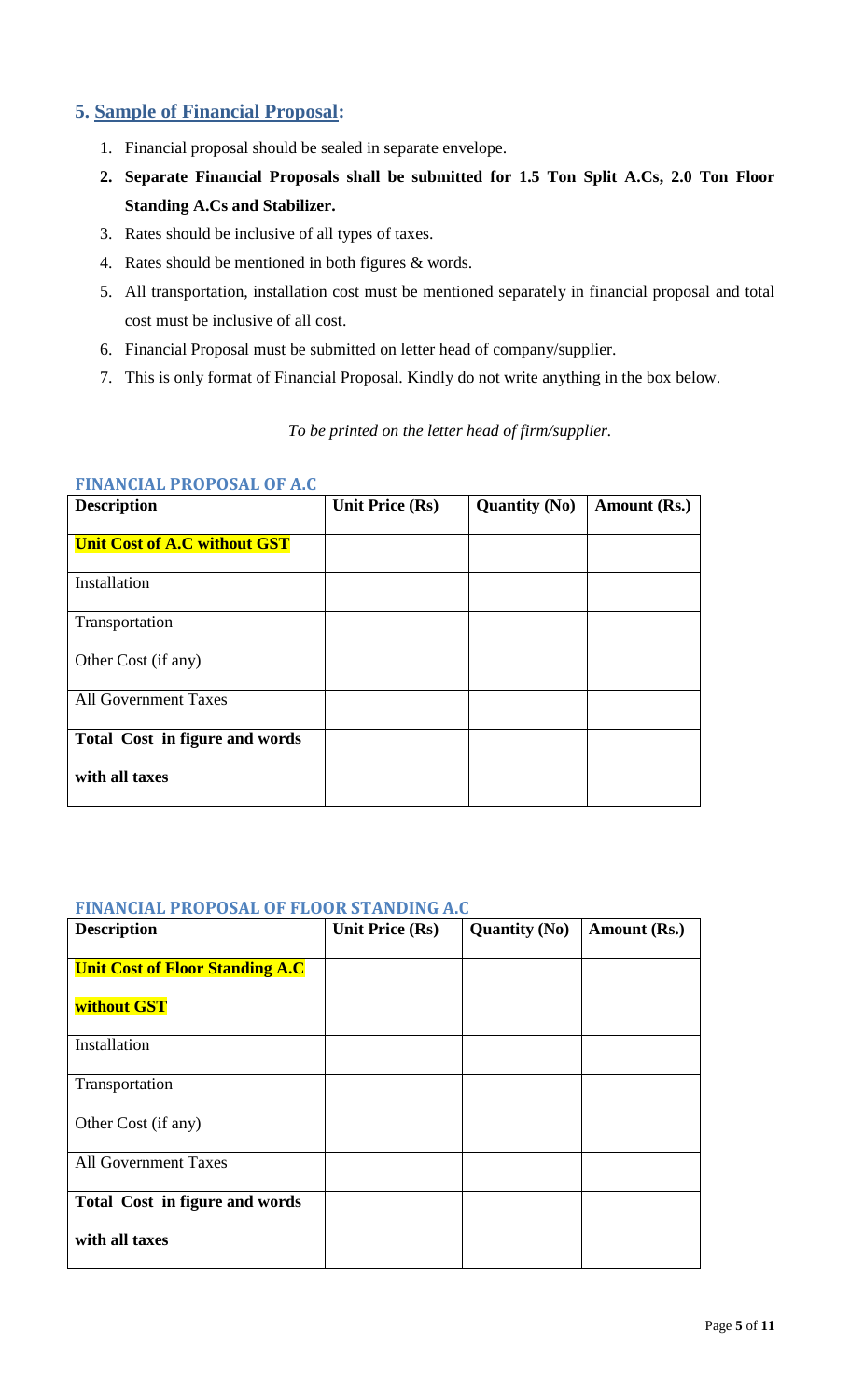## <span id="page-5-0"></span>**FINANCIAL PROPOSAL OF STABILIZER**

<span id="page-5-1"></span>

| <b>Description</b>             | Unit Price (Rs) | <b>Quantity (No)</b> | Amount (Rs.) |
|--------------------------------|-----------------|----------------------|--------------|
| <b>Unit Cost of Stabilizer</b> |                 |                      |              |
| without GST                    |                 |                      |              |
| Transportation                 |                 |                      |              |
| Other Cost (if any)            |                 |                      |              |
| <b>All Government Taxes</b>    |                 |                      |              |
| Total Cost in figure and       |                 |                      |              |
| words with all taxes           |                 |                      |              |

# **6. Desired Specifications of required items:**

|                                      | <b>Six (06) 1.5 Ton Split A.Cs for Circuit Court, Hyderabad</b> |  |  |
|--------------------------------------|-----------------------------------------------------------------|--|--|
| <b>Brand</b>                         | Mitsubishi or equivalent standard                               |  |  |
| <b>Country of Origin</b>             | Japan/Thailand/UK/USA or equivalent standard                    |  |  |
| <b>Cooling Capacity</b>              | $1.5$ Ton                                                       |  |  |
| <b>Compressor</b> Type               | Rotary                                                          |  |  |
|                                      | Japan/Thailand/UK/USA or equivalent standard                    |  |  |
| Cooling                              | 18000 BTU                                                       |  |  |
| <b>Cooling Coil</b>                  | Copper Pipe of 22 gauze                                         |  |  |
| <b>Wide and Long Airflow</b>         | Required                                                        |  |  |
| <b>Econo Cool</b>                    | Required                                                        |  |  |
| <b>Warranty</b>                      | 3 years Compressor and 1 year service & parts.                  |  |  |
| <b>End of the year sale products</b> | End of the year sale products $\&$ products whose               |  |  |
|                                      | manufacturing<br>discontinued<br>have<br>been<br>by             |  |  |
|                                      | manufacturers would not be acceptable.                          |  |  |
| <b>Parts</b>                         | Parts must be easily available in the market                    |  |  |

*Quantity may be increased or decreased keeping in view the available budget.*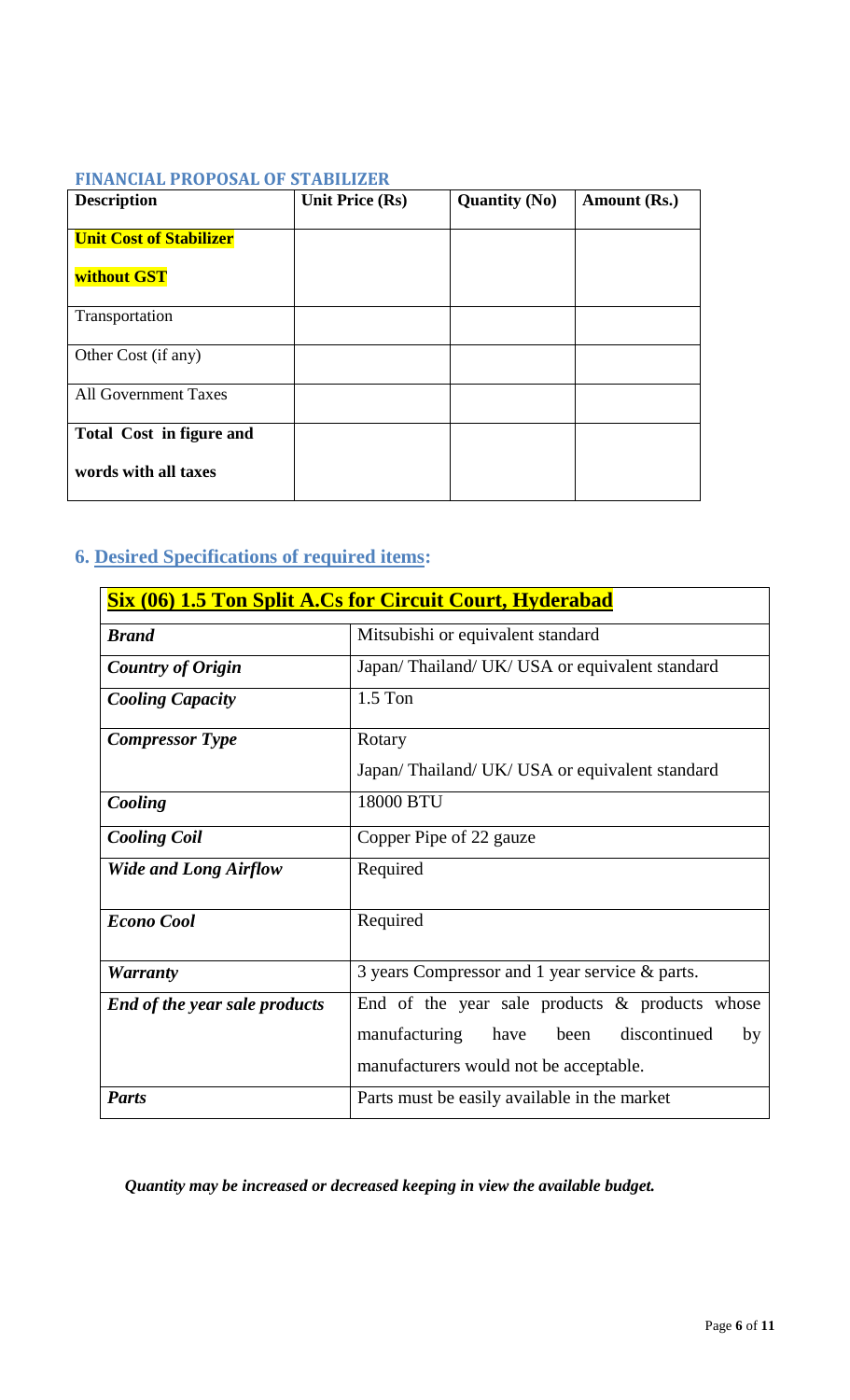|                              | <b>Desired Specifications of five (05) Floor Standing A.C for Circuit Court, Larkana and</b> |
|------------------------------|----------------------------------------------------------------------------------------------|
| <b>Judges Lodge, Larkana</b> |                                                                                              |
| <b>Brand</b>                 | Mitsubishi, Gree, or equivalent standard                                                     |
| <b>Cooling Capacity</b>      | $2.0$ Ton                                                                                    |
| <b>Country of Origin</b>     | UK/USA/JAPAN or equivalent standard                                                          |
| Date of Launch               | Discontinued products or products whose production has been announced                        |
|                              | to be discontinued by manufacturer will not be considered                                    |
| <b>Voltage</b>               | Low Voltage Start Up                                                                         |
| <b>Cooling Capacity</b>      | 24000 BTU                                                                                    |
| <b>Parts</b>                 | Parts must be easily available up till 5 years after discontinuation of                      |
|                              | products.                                                                                    |
| <b>Warranty</b>              | At least one year official warranty                                                          |
| <b>Installation</b><br>&     | Product will be installed at Circuit Court, Larkana and Judges Lodge,                        |
| <b>Transportation</b>        | Larkana                                                                                      |

*Quantity may be increased or decreased keeping in view the available budget.*

|                       | <b>Desired Specifications of five (05) 15000 watts Stabilizer</b>     |
|-----------------------|-----------------------------------------------------------------------|
| <b>Brand</b>          | Universal or equivalent standard                                      |
| <b>Watts</b>          | 15000 watts                                                           |
| <b>Warranty</b>       | 01 year warranty                                                      |
| <b>Other features</b> | Designed for low voltage, energy efficient.                           |
| <b>Date of Launch</b> | Discontinued products or products whose production has been announced |
|                       | to be discontinued by manufacturer will not be considered             |

*Quantity may be increased or decreased keeping in view the available budget.*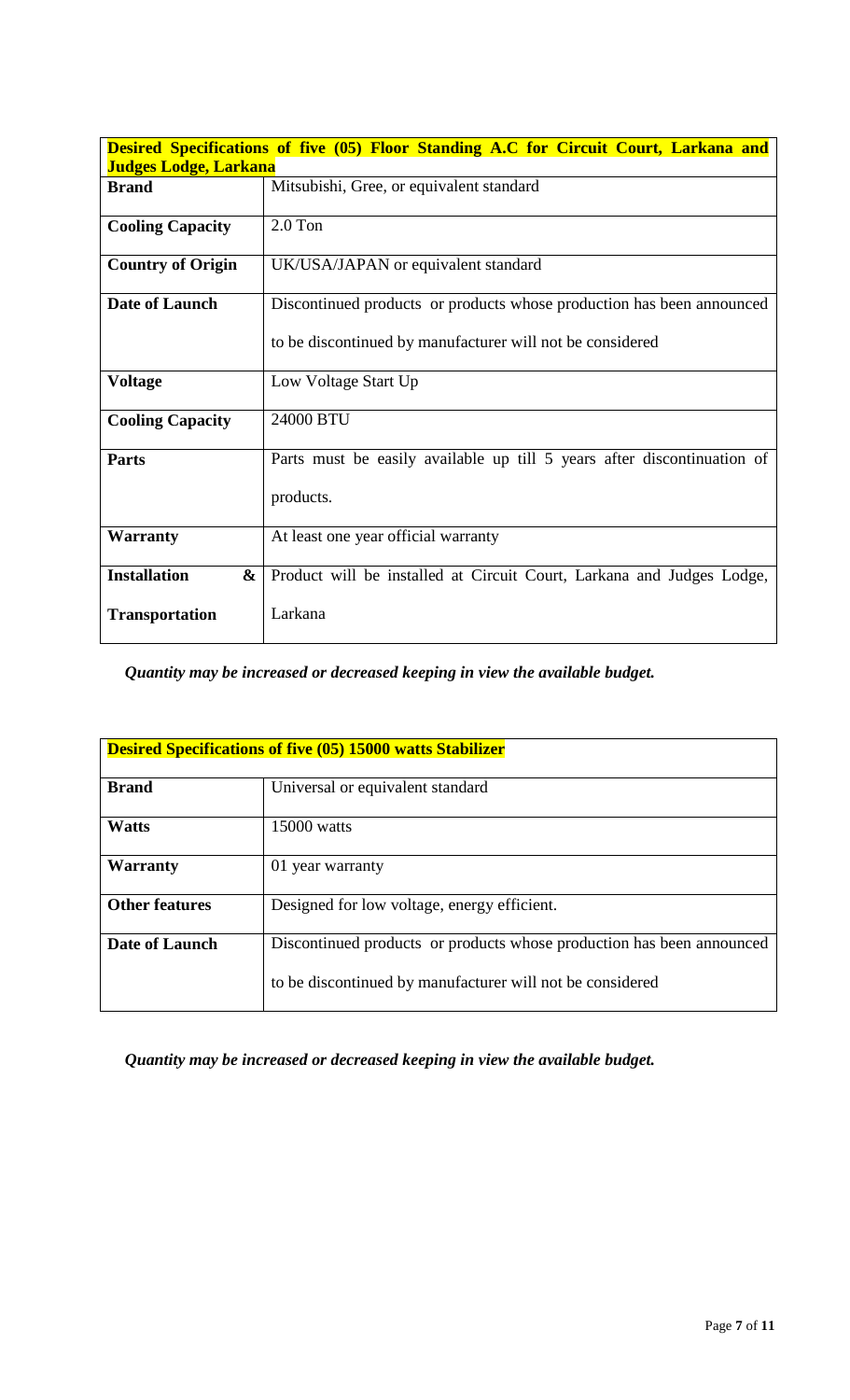## <span id="page-7-0"></span>**7. Terms & Conditions:**

- 1. Tender document which includes full details of items and other terms & conditions can be downloaded free of cost from [www.sindhhighcourt.gov.pk](http://www.sindhhighcourt.gov.pk/) and [www.spprasindh.gov.pk.](http://www.spprasindh.gov.pk/)
- 2. Single Stage-Two Envelope method will be adopted for bidding process as per rules.
- **3. Separate Technical and financial Proposal be submitted for Split A.C, Floor Standing A.Cs and Stabilizer.**
- 4. Company Profile along with relevant documents be attached with this document.
- 5. Bid(s) shall be in Pak rupees only and inclusive of all taxes as per rules.
- 6. The bidder should quote its rates clearly, in the Financial Proposal in both figures and words.
- 7. No advance payment shall be made against the supply of items mentioned in this bidding document.
- *8. Delivery shall be made at High Court of Sindh, Circuit Court, Hyderabad and Larkana as mentioned above.*
- 9. Sindh High Court reserves the rights to cancel the tender, accept or reject any tender as per rules.
- 10.The contract shall be terminated in case of violation of terms and conditions by the contractors.
- 11. All bids must be accompanied by an earnest money/ security of 2% of total cost. The bid security of unsuccessful bidder will be released by SHC after award of work or after expiry of bid validity period as per rules whereas the bid security money of successful bidder will be released after supplying of items.
- 12.In case of any difference or dispute arises between the parties, the same shall be dealt with as per rules.
- 13.All rules, regulations and policies will be governed in accordance to the SPPRA.
- 14.General Sales Tax will be paid on applicable items only by the company/firm/agency.
- 15.SHC reserve the right to accept or reject any or all tender(s) or terminate proceedings at any stage in accordance to the rules & regulations framed by SPPRA. SHC, also reserve the right to issue Purchase Order for any single item to different lowest responsive bidders or issue Purchase Order for all the items to any lowest responsive bidder.
- 16. The contractor/ supplier will be liable for any mistakes in calculation of price/ rate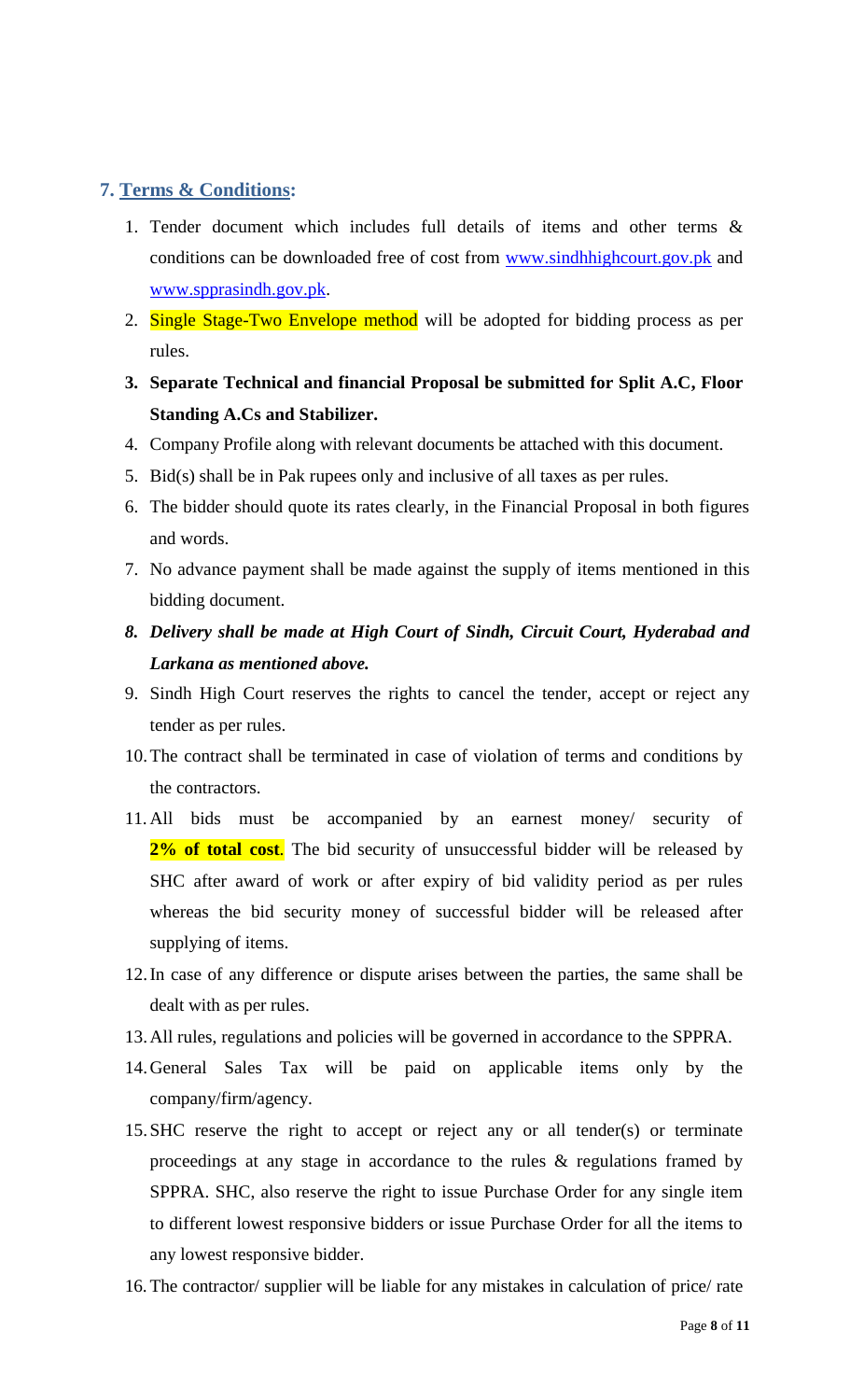and amount and shall be liable to suffer the loss arises at any stage of contract, due to mistakes in calculation or tax rates.

- 17.All Government taxes (including Income tax and stamp duty), levies and charges will be charged as per applicable rates / Work Order.
- 18. The contractor shall pay all the cost for preparation of legal documents of contract.
- 19.SSPRA Rules will be followed for all other terms and conditions not specified/ mentioned/ ambiguous in this tender document. Kindly read SPPRA Rules for further details.

It is hereby certified that the terms and conditions have been read, agreed upon and signed.

| M/s.                              |  |
|-----------------------------------|--|
| <b>Year of Establishment</b>      |  |
| <b>Name of contact Person</b>     |  |
| <b>Address</b>                    |  |
| <b>Sales Tax Registration No.</b> |  |
| <b>National Tax No.</b>           |  |
| Mobile No.                        |  |
| Telephone No.                     |  |
| Fax No.                           |  |
| E-mail                            |  |

#### **Stamp & Signature**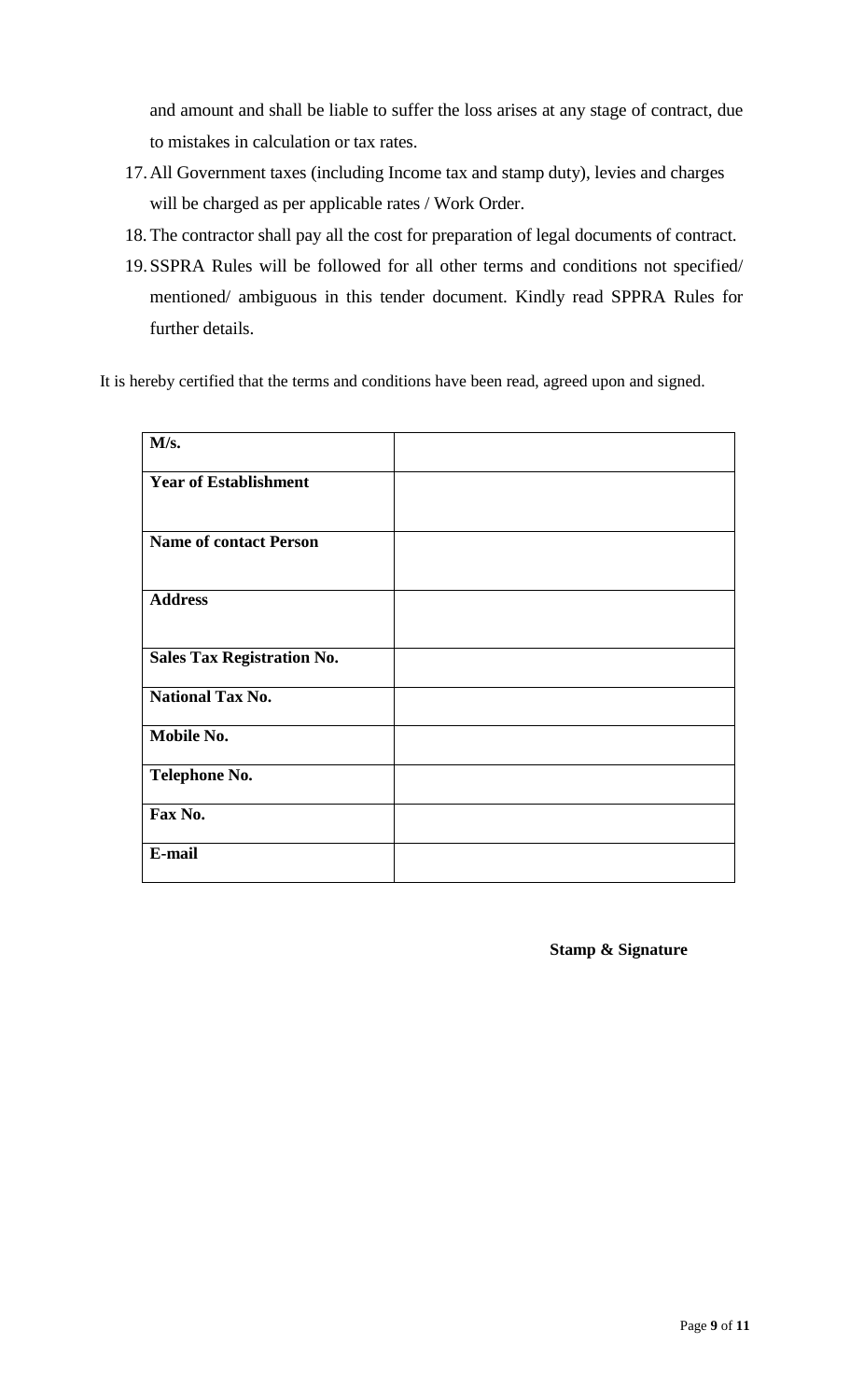## <span id="page-9-0"></span>**8. Sample of Proposal Submission Form:**

*To be printed on the letter head of firm.*

Tender Reference No. Dated\_\_\_\_\_\_\_\_\_\_\_\_\_\_\_\_\_\_\_\_\_

Name of Contract:

The Learned Registrar, Sindh High Court, Karachi.

Dear Sir,

We, the undersigned, offer to provide our services for "\_\_\_\_\_\_\_\_\_\_\_\_\_\_\_\_\_\_\_", as a Bid, sealed in an envelope.

<span id="page-9-1"></span>We understand you are not bound to accept any Proposal you receive and reserves the right to accept or reject any offer and to annul the bidding process and reject all or any proposals without assigning any reason or having to owe any explanation whatsoever.

The decision of the Hon"ble Purchase Committee shall be final and cannot be challenged on any ground at any forum and Sindh High Court will not be liable for any loss or damage to any party.

Sincerely,

**Name Designation, Name of Company**

#### **9. Sample of Articles of Agreement:**

This Agreement made this \_\_\_\_\_\_\_\_\_\_ day of \_\_\_\_\_\_\_\_ 2019, by and between the Learned Registrar, Sindh High Court, Karachi, Sindh, including his successors in office and Assignees / Agents, acting through the learned Registrar, hereinafter called the "**SHC**", of the one part,

And  $M/s$  at  $M/s$  at  $M/s$  at  $M/s$  at  $M$ \_\_\_\_\_\_\_\_\_\_\_\_\_\_\_\_\_\_\_\_\_\_\_\_\_\_\_\_\_\_\_\_\_\_\_\_\_, hereinafter called the "**Contractor**" which expression shall include their successors, legal representatives of the second part.

Whereas the **SHC** requires supply of **\_\_\_\_\_\_\_\_\_\_\_\_\_\_\_\_\_\_\_\_\_\_\_\_\_\_\_\_\_\_** and whereas the **Contractor** has agreed to supply, the said items valued at **Rs.**\_\_\_\_\_\_\_\_\_\_\_\_ and words (\_\_\_\_\_\_\_\_\_\_\_\_\_\_\_\_\_\_\_\_\_\_\_\_\_\_\_\_\_\_\_\_\_\_\_\_\_\_\_) as per Purchase Orders, subject to the terms and conditions set forth, hereinafter, which have been accepted by the **Contractor**.

#### **Now this Agreement witnesses as follows:**

- 1. In this agreement words and expressions shall have the same meanings as are respectively assigned to them in the **Conditions of Contract** hereinafter referred to.
- 2. The following documents which, for the purpose of identification, have been signed by \_\_\_\_\_\_\_\_\_\_\_\_\_\_\_\_\_\_\_\_\_\_\_\_\_\_ on behalf of the **Contractor,** and by the learned Registrar on behalf of the **SHC**, all of (name and designation of the authorized person)

Which shall be deemed to form and be read and construed as a part of this **Agreement**  viz.

- a) Articles of Agreement;
- b) Instructions to Tenderers;
- c) Conditions of Contract;